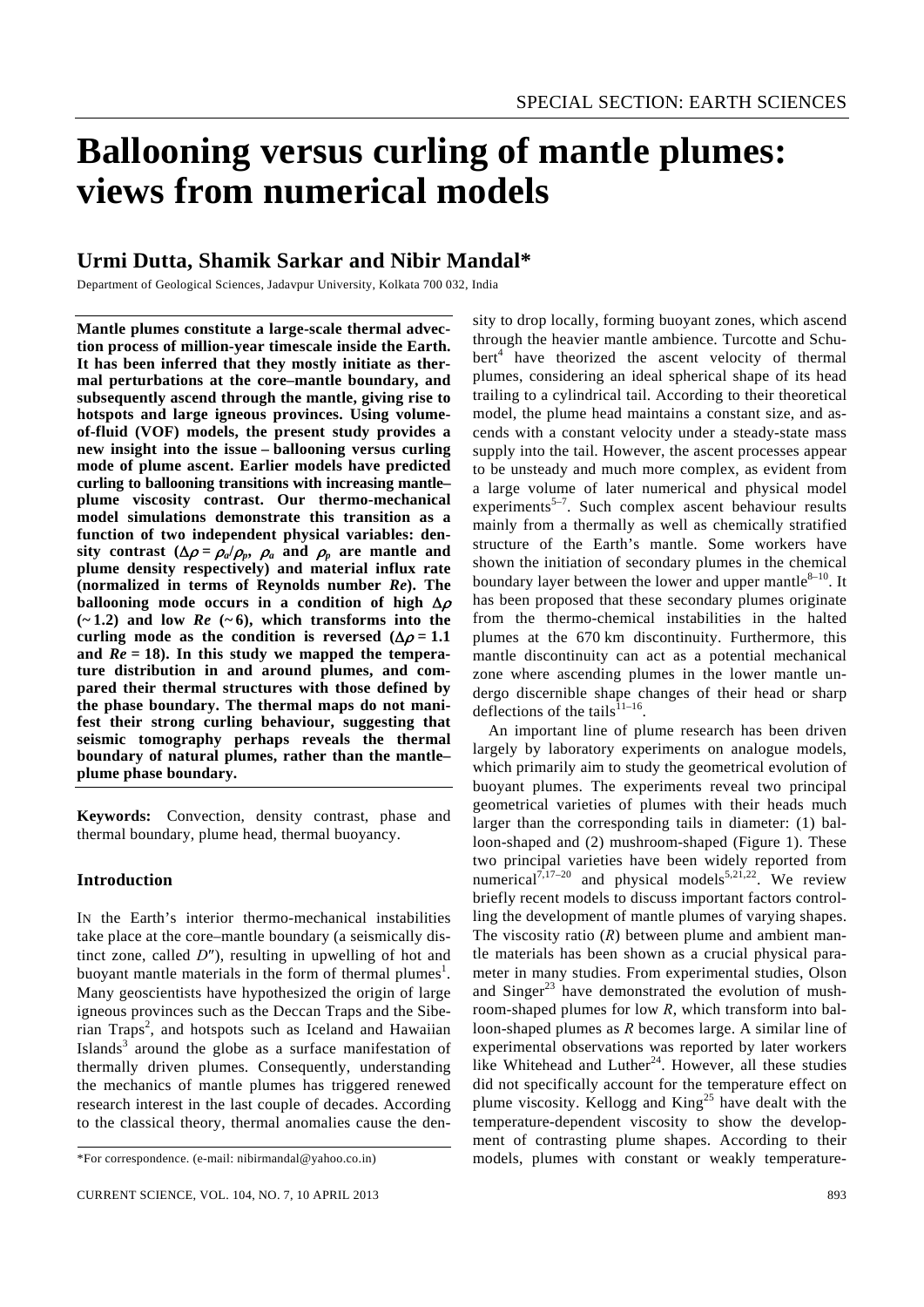dependent viscosity are unlikely to evolve with a typical head–tail configuration. On the other hand, strongly temperature-dependent viscosity conditions produce plumes with mushroom-shaped heads. Using the numerical model, Kumagai<sup>26</sup> studied the nature of interaction between ascending plume heads and the ambient mantle materials by increasing the mantle–plume viscosity ratio *R*. For low  $R$  ( $\sim$  10) plumes form vortex rings, giving rise to heads with multilayered, volute structures. With increasing *R* the heads involve mingling of mantle materials, described as stirring type of plumes. The mingling becomes restricted to a narrow zone at the lower part of plume heads when  $R > 700$ . It appears from their experimental results that increasing viscosity contrast promotes the ballooning type in preference to the curling type. Later workers have advanced plume models by including several additional physical parameters, and demonstrated the development of much more complex plume geometry (see Ribe *et al.*27).

 Most of the models discussed above explain the mechanics of mantle plumes in terms of thermal buoyancy forces. However, ascending plume materials can undergo mineralogical transformations, e.g. perovskite to ringwoodite with decreasing pressure and temperature. Such transformations can result in the lowering of plume density, which consequently leads to an additional buoyancy in the ascending plume and thereby controls the plume



**Figure 1.** *a*, A cartoon diagram of thermal plumes rooted to *D*″ layer at the core–mantle boundary. *b*, Two principal modes of plume ascent by ballooning and curling of the heads.

shapes<sup>7</sup>. Lin and van Keken<sup>7</sup> have classified mantle plumes into three categories, and explained their transitions as functions of the compositional basal layer (CBL) and the high density layer (HDL) thicknesses. For a constant thermal boundary layer (TBL) thickness, plumes grow with mushroom-shaped head trailing to a narrow cylindrical tail when the HDL thickness is less than or equal to 80 km, but develop a discernible topographical relief at the TBL, giving rise to tail with inverted funnel structure when the CBL thickness  $\geq 100$  km. Plumes develop secondary instabilities, forming minor heads below the principal head when the CBL is very thick. Furthermore, the ratio of chemical and thermal buoyancy forces can greatly control the evolution of plume shapes<sup>28</sup>. An increase in this buoyancy ratio  $(0-1.25)$  shows a transition of mushroom-shaped regular geometry to patchy and irregular geometry. This study possibly explains the origin of patchy occurrences of mantle plumes beneath several hotspots, such as Hawaiian.

 Most of the numerical models treat the mantle as incompressible and iso-viscous or temperature-dependent viscous<sup>7,29–32</sup>. However, seismic studies suggest that the mantle in reality is compressible<sup>33–35</sup>. Increasing pressure with depth can greatly influence the physical parameters, namely density, viscosity and thermodynamic properties of plume materials controlling the evolution of plume shapes, as suggested from petrological and geophysical investigations, e.g. long wavelength geoid anomalies across subduction zones and hotspots $36-38$ . In a recent study, Leng and Gurnis<sup>35</sup> have predicted a reduction in the size of plume head due to decreasing viscosity from the core–mantle boundary to the base of the lithosphere. Their estimates show that the plume head can undergo size reduction even by 40% when a low-viscosity zone occurs between 100 and 660 km depth.

 The theoretical and numerical models discussed above account fundamentally for the buoyancy, resulting from either thermal or chemical changes as the main driving forces. However, injection models<sup>39</sup> in fluid mechanics show that low-viscosity bubbles (cf. plumes) of contrasting shapes (e.g. typical head–tail versus discrete bulbous structure) can develop depending upon the injection velocity, i.e. the rate of material inflow. This type of fluid model suggests that the viscous forces, exerted by the upward flow of plume material through the tail can be an additional factor in controlling the ascent process of plumes in the mantle. It may be recalled that the material influx into a plume can depend on a number of geological factors, such as chemical boundary layer thickness and the presence of HDL within the TBL<sup>7</sup>. Using volume of fluid (VOF) models we show the conditions for ballooning versus curling mode of plume ascent taking into account the effects of influx rates, in addition to density and viscosity contrasts. Despite a huge volume of literature on plumes, it is yet to address why mushroom-shaped plumes are rarely detected from geophysical observations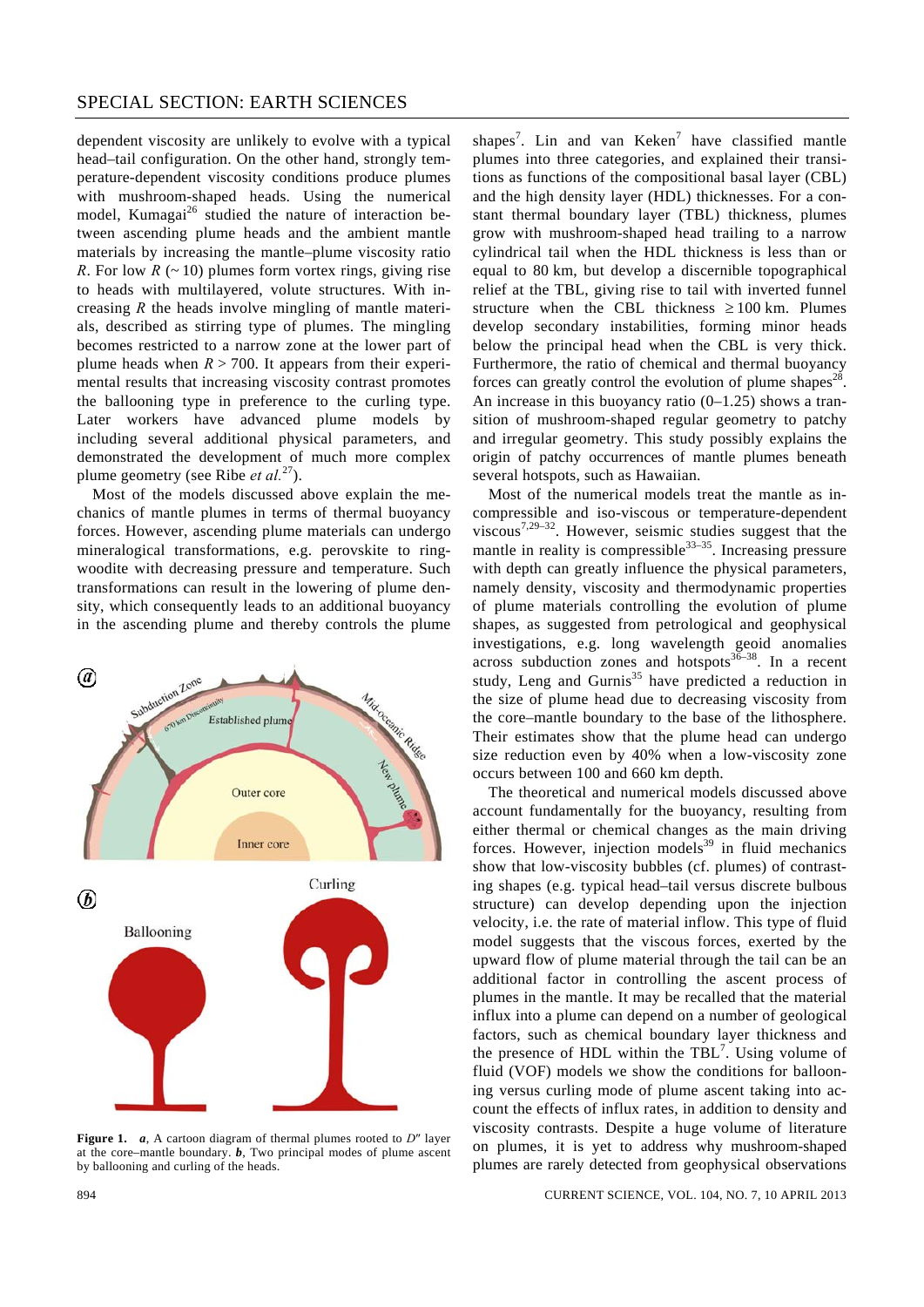although these are the most common type obtained in numerical simulations. Here we discuss this burning issue, suggesting that seismic tomographs probably provide plume shapes defined by thermal boundaries, rather than any phase boundaries.

## **Theoretical approach**

# *Concept of VOF method*

The fluid VOF method, first introduced by Hirt and Nichols<sup>40</sup>, has been widely used in modelling the flow behaviour of multiphase systems. The fundamental principle of this method involves volume averaging of multiphase fluids in describing the flow equations. This theoretical treatment tracks the interfaces of two fluid phases with the help of a phase indicator function  $\gamma$  (also denoted as colour function or volume fraction).  $\gamma = 1$  implies a phase, say phase 1, whereas  $\gamma = 0$  indicates another phase, say phase 2. The interface domain between two phases can be tracked with the value of  $\gamma$  lying between 0 and 1 (Figure 2 *a*). The method has been implemented using the computational fluid dynamics (CFD) code  $FLUENT<sup>41-43</sup>$ . The VOF formulation assumes that the fluid phases taken for modelling remain in the immiscible state.

#### *Governing equations*

The VOF method uses a set of basic equations in fluid mechanics. A brief description of the three principal equations is given below. The theoretical formulation imposes the condition of mass balance in space and time, considering a volume average of fluid volumes. The expression of mass balance equation follows

$$
\frac{\partial \rho}{\partial t} + \nabla \cdot (\rho v) = 0,\tag{1}
$$

where the density parameter  $\rho$  is defined by the phase indicator function  $\gamma$  as

$$
\rho = {\gamma \rho_1 + (1 - \gamma)\rho_2}.
$$
\n(2)

For  $\gamma = 0$ ,  $\rho = \rho_2$  (phase 2) and  $\gamma = 1$ ,  $\rho = \rho_1$  (phase 1). For the interface domain,  $0 < \gamma < 1$ . With the same volume approach the formulation exercises the momentum equation, the expression of which is

$$
\frac{\partial}{\partial t}(\rho \vec{v}) + \nabla \cdot (\rho \vec{v} \vec{v}) = \nabla \cdot (T) + \rho g + F. \tag{3}
$$

*T* is the deviatoric stress,  $\vec{v}$  denotes the velocity vector and *F* stands for the body force term. Equation (3) is the most important equation to describe the dynamics of multiphase flow. The VOF method introduces an energy

CURRENT SCIENCE, VOL. 104, NO. 7, 10 APRIL 2013 895

balance of the multiphase system in space and time, which is also expressed by volume averaging as

$$
\frac{\partial}{\partial t}(\rho E) + \nabla(\vec{v}(\rho E + p)) = \nabla(k_{\text{eff}} \nabla T) + S_h,\tag{4}
$$

where  $E$ ,  $T$  and  $k_{\text{eff}}$  are the energy, temperature and effective conductivity respectively. *E* can be also treated as mass-averaged variables

$$
E = \frac{\sum_{q=1}^{n} \gamma_q \rho_q E_q}{\sum_{q=1}^{n} \gamma_q \rho_q}.
$$
\n
$$
(5)
$$

#### *Non-dimensionalization of physical parameters*

This kind of fluid mechanical problem demands nondimensionalization of the different parameters to universalize the theoretical as well as computational treatments. In our studies we have modelled the multiphase system consisting of a low-viscosity (coefficient of kinematic viscosity,  $\mu_p$ ) fluid phase (phase 2) within a highviscosity (coefficient of kinematic viscosity, <sup>μ</sup>*a*) fluid phase (phase 1). The density of phase 2  $(\rho_p)$  is lower than that of phase 1  $(\rho_a)$ . Plumes were simulated in the VOF models by injecting phase 2 into the phase 1 space with a specified velocity  $V_i$ . We varied  $V_i$  in our model experiments to investigate the control of volume influx into the tail in the development of plume shapes. The effect of injecting velocity on plume development can be dealt with an equivalent non-dimensional parameter, namely Reynolds number (*Re*), the expression of which follows

$$
Re = \frac{\rho_p V_i d}{\mu_p}.
$$
 (6)

In our model we varied *Re* from 5 to 20 by varying *Vi*, keeping all other parameters constant so as to show exclusively the effects of volume influx rate in terms of the non-dimensional quantity *Re*. We considered a powerlaw function in describing the temperature dependent vis- $\cos$ ity<sup>44–46</sup>. According to this law, the relation between the coefficient of viscosity and temperature is expressed in terms of an exponent factor as

$$
\mu = \mu_0 \left(\frac{T}{T_0}\right)^{-n},\tag{7}
$$

where  $n$  is an empirical exponent factor. For the mantle conditions<sup>7</sup> the range of *n* is in the order of 0–3.  $\mu_0$  is the viscosity corresponding to the reference temperature  $T_0$ . It has been discussed in the preceding section that the viscosity contrast between the plume and mantle materials has large controls on the evolution of plume shapes.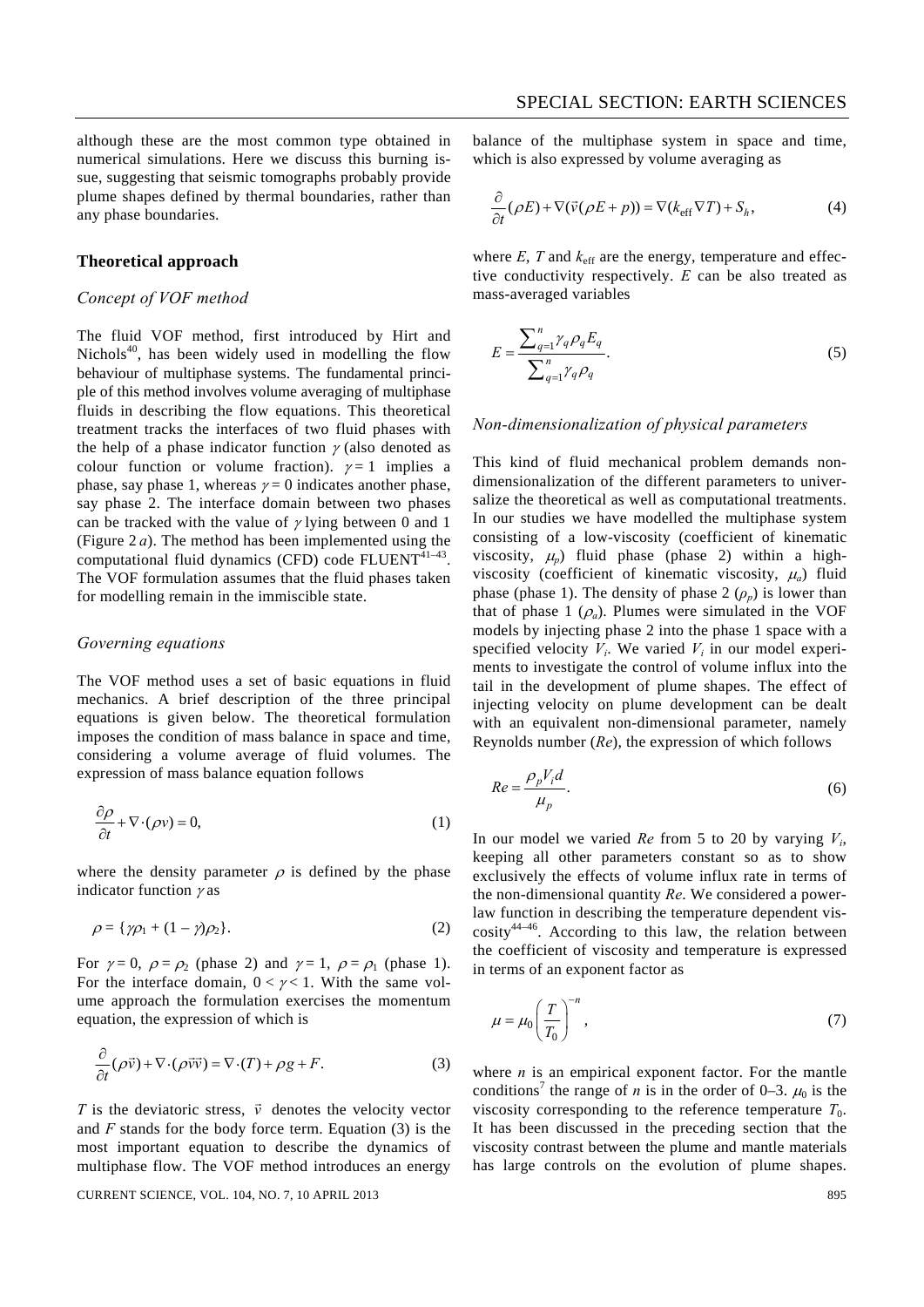

**Figure 2.** *a*, Basic mathematical concept of volume averaging in a two-phase fluid system. *γ* is a phase indicator function (see text for details). *b*, An initial volume-of-fluid (VOF) model showing the boundary conditions chosen for numerical simulation.

In our models we consider this factor as a non-dimensional quantity by taking the ratio of mantle and plume viscosities

$$
R = \frac{\mu_a}{\mu_p}.\tag{8}
$$

*R* was varied between 1 and 5. The Boussinesq model was adopted to account for the effects of temperature on density. According to this model, the fluid density holds the following relation

$$
(\rho_p - \rho_a)g \approx -\rho_a \beta (T_p - T_a)g,\tag{9}
$$

where  $\beta$  is the thermal expansion coefficient, and  $T_p$  and *Ta* are plume temperature and the surface temperature in ambient medium respectively. The density contrast  $(\Delta \rho)$ has been considered as a non-dimensional quantity as

$$
\Delta \rho = \frac{\rho_a}{\rho_p}.\tag{10}
$$

In our calculations, temperature has been normalized in following way

$$
T^* = \frac{T}{(T_p)_{\text{initial}}},\tag{11}
$$

*T* stands for the calculated temperature at any given point and  $(T_p)$ <sub>initial</sub> is the initial temperature of the plume material injected into the mantle medium. In thermo-mechanical problems, Prandtl number (*Pr*) has been widely used to show the viscous movements relative to thermal diffusion rates. It is expressed as the ratio of viscous and thermal diffusion rates

$$
Pr = \frac{c_p \mu}{k}.\tag{12}
$$

Small *Pr* values imply that heat diffuses at mush faster rates, compared to the mechanical velocity (momentum).  $C_p$  and  $k$  are the specific heat and the thermal conducti-

#### 896 CURRENT SCIENCE, VOL. 104, NO. 7, 10 APRIL 2013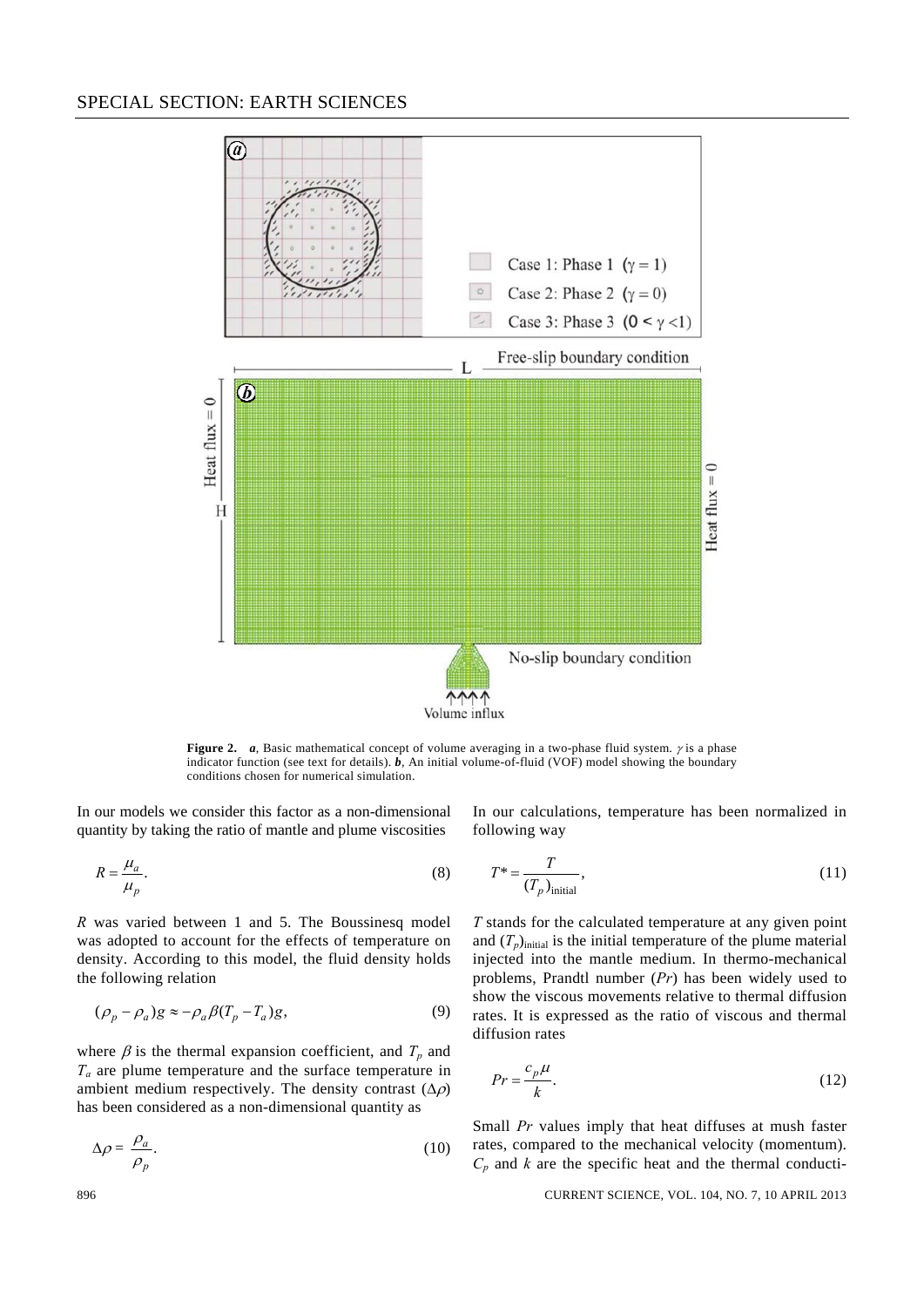vity respectively. In contrast, high *Pr* values indicate strong convective motion in the system. *Pr* for the Earth's mantle is estimated in the order of  $10^{25}$ , suggesting convection dominating over the thermal diffusion processes. In this study we evaluated *Pr* associated with thermal plumes in the mantle, and obtained its values in the order of  $10^{22}$  (ref. 47).

#### *Model set-up*

We chose a two-dimensional Eulerian reference scheme in describing the fluid phases for VOF model simulations. The models had a global phase (phase 1) space covering a depth equivalent to the mantle thickness  $(-2900 \text{ km})$  and a width of 1.5 times the mantle thickness. The model had a small region at the centre of its base containing plume material (phase 2), connected through an orifice with the diameter equivalent to a plume tail diameter of about 100 km. We considered an axisymmetric plume structure in our modelling. A free-slip condition was imposed upon the top, whereas a non-slip condition at the basal surface (Figure 2 *b*). The top and bottom surfaces were subjected to contrasting temperatures,  $T<sub>t</sub>$  and  $T_b$ , where  $T_b \gg T_t$ . We impose a condition of no heat or mass flux across the lateral model boundaries. The two fluids were treated as mechanically distinct phases, undergoing a mutual interaction through surface tension. We varied the viscosity ratio of two fluid phases in different simulations. In the experiments, we always chose  $R \geq 1$ , as the ambient mantle viscosity is generally greater than that of the plume material. Details of different model parameters are given in Table 1.

 The model was finely meshed with grid size equivalent to a real space of  $25 \text{ km} \times 25 \text{ km}$  employing a Lagrangian reference frame. The mesh was of tetrahedron (patch conforming) type. Each grid was sufficiently smaller than the plume size, giving a good approximation for heterogeneous mechanical and thermal states in the model.

#### **Model results and discussion**

We performed simulations by varying the density contrast factor  $(\Delta \rho)$  and the material influx rate into the plume tail

**Table 1.** Physical properties of the materials used in the numerical simulations

| Symbol                        | Physical properties           | Values                   |
|-------------------------------|-------------------------------|--------------------------|
| $\Delta \rho = \rho_a/\rho_b$ | Density contrast              | $1.1 - 1.2$              |
| $R = \mu_a/\mu_p$             | Viscosity ratio               | $1 - 5$                  |
| $C_p$                         | Specific heat                 | $1600$ J/kg-K            |
| K                             | Thermal conductivity          | $2 W/m-K$                |
| $Pr = c_p \mu/k$              | Prandtl number                | $2.4 - 4 \times 10^{22}$ |
| $\beta$                       | Thermal expansion coefficient | $5 \times 10^{-5}$ /K    |
| H                             | Model depth                   | $\sim$ 2900 km           |
| L                             | Model width                   | $\sim$ 4350 km           |
| $T^* = T/(T_p)_{initial}$     | Normalized model temperature  | $0.4 - 1.0$              |

CURRENT SCIENCE, VOL. 104, NO. 7, 10 APRIL 2013 897

(*Re*). In order to show exclusively the effects of these two parameters on the plume shapes, the model results obtained for little or no viscosity contrast  $(R \sim 1)$  are also presented here for a direct comparison. The prime aim of our simulations is to show the conditions for two principal modes of plume ascent: ballooning and curling as a function of density contrast and material influx rate. In this study we deal with the plume shapes by mapping the phase boundary, i.e. physical boundary between plume and mantle materials and the thermal boundary, i.e. temperature-defined boundary. Evidently, the physical and thermal plume structures significantly differ from each other.

#### *Effects of density contrast and influx rate*

Model simulations with relatively large density contrast  $(\Delta \rho > 1.2)$  and low influx rates ( $Re \sim 6$ ) produced a ballooning-type plume shape, obtained from the phase boundary mapping (Figure 3 *a*). The model plume formed initially with a distinct head-and-tail structure. However, the ballooning process progressively dominated over the vertical growth of the tail, and developed a large head trailing into an incipient tail, resembling bulbous structures (Figure 3 *a*), as reported by several previous workers (e.g. Lin and van Keken<sup>7</sup>). Entrainment of the ambient material into the growing plume head is a geodynamic process of much interest, as it has large implications in characterizing material mixing phenomena and their effects on geochemical signatures of plume-related hotspots. Our model shows that the material entrainment in the ballooning mode is virtually absent, as noticed from the phase boundary dispositions at successive stages of the model plume. The thermal structure grossly tracks the phase boundary, especially at the early stage of evolution (Figure 3 *b*). However, a close inspection reveals thermal heterogeneity, showing localization of the highest temperature in the form of mushroom-shaped geometry connected to a cylindrical tail. However, it may not be possible to detect such geometry from any geophysical technique such as seismic tomography, as the temperature contrast is low  $(\Delta T^* < 0.3)$ . The thermal boundary shows a conspicuous departure from the phase boundary at the meeting point between the head and tail, forming wavelike perturbations growing laterally with time. We evaluated the patterns of density and viscosity variations across the plume, which conform to those defined by the thermal boundary. These patterns are thus not shown separately.

For the same density contrast ( $\Delta \rho = 1.2$ ), the mode of plume ascent underwent significant changes when the influx rate ( $Re$ ) was increased. For  $Re = 18$ , the ballooning mode weakened, whereas the vertical growth of the tail strengthened, resulting in a plume with a small head trailing into a long, slender tail (Figure 4 *a*). The head started to grow only when it approached the model surface. The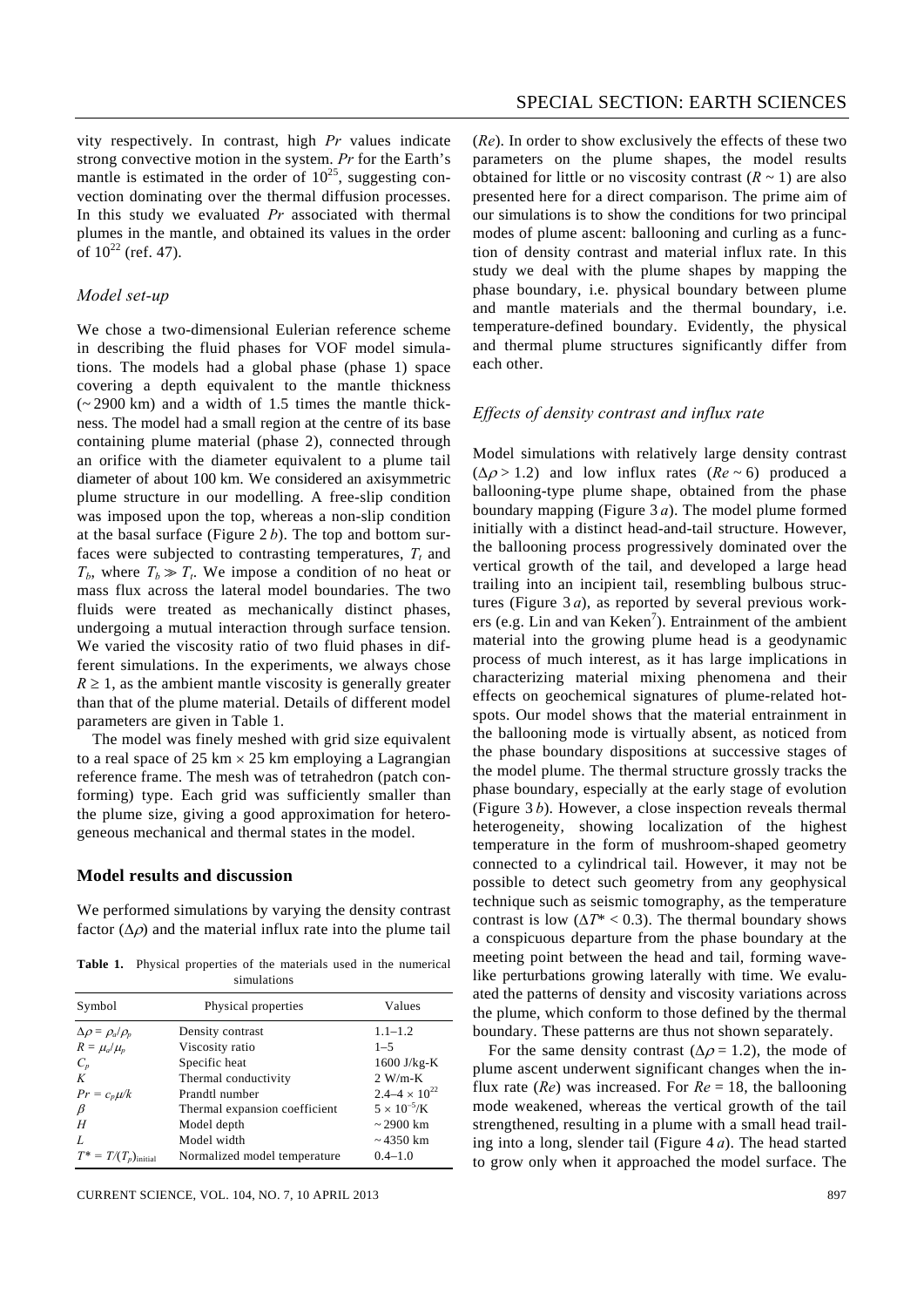# SPECIAL SECTION: EARTH SCIENCES



**Figure 3.** Progressive development of a plume in ballooning mode in VOF models run with high density contrast ( $\Delta \rho = 1.2$ ) and low influx rate ( $Re = 6$ ). Viscosity ratio  $R = 1$ . Mapping of the plume shapes by (*a*) phase and (*b*) thermal boundary. The temperature scale has been normalized by the initial temperature of plume material.



**Figure 4.** Successive stages of the plume head geometry in model simulations performed with a higher influx rate ( $Re = 18$ ). The values of  $\Delta \rho$  and *R* are the same as in the model shown in Figure 3. Plume shapes defined by (*a*) phase and (*b*) thermal boundaries. Scale bar shows the normalized temperatures.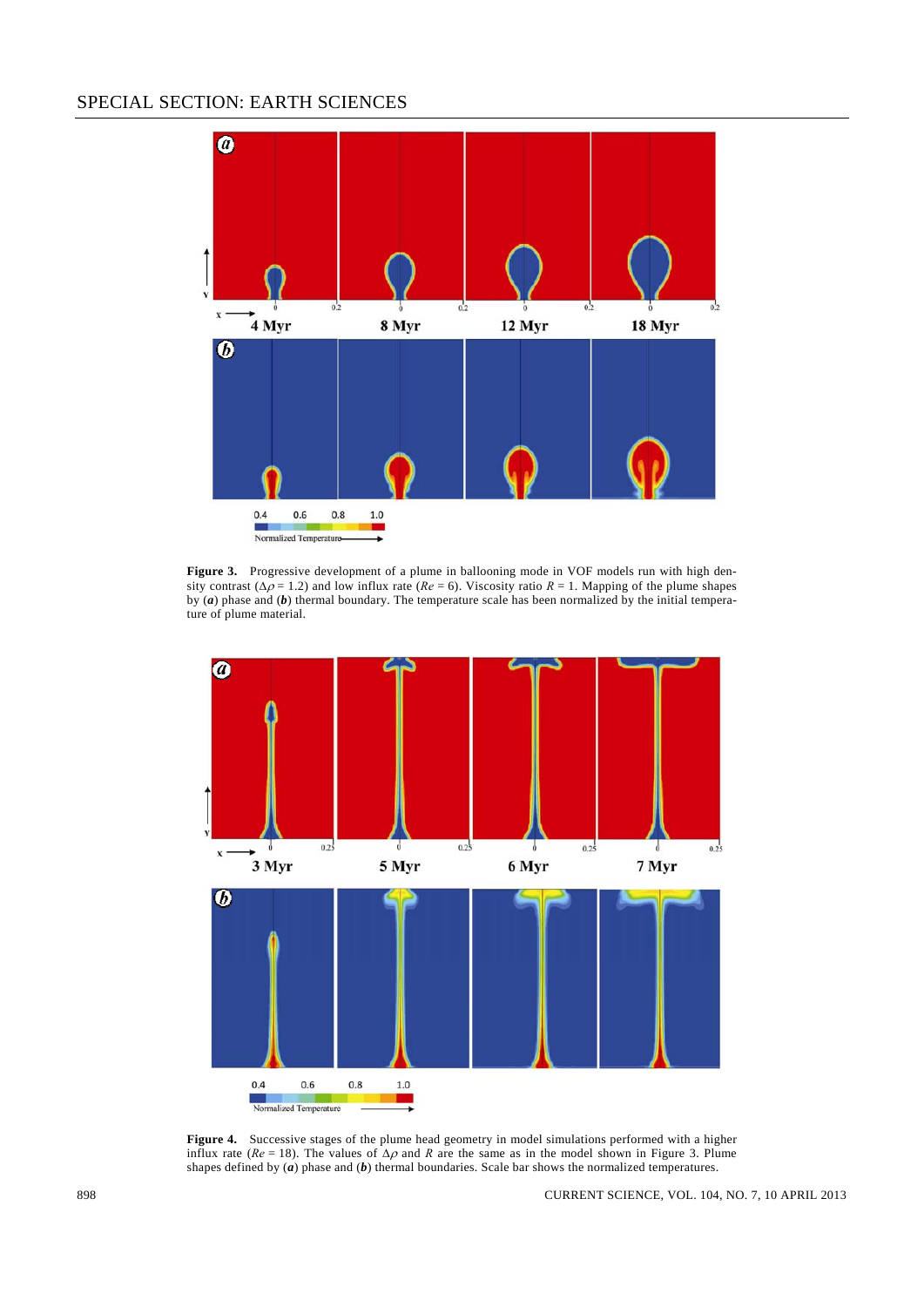

**Figure 5.** Development of plumes by curling mode in models with a low density contrast  $(\Delta \rho = 1.1)$ and a high influx rate ( $Re \sim 20$ ). (*a*) Phase and (*b*) thermal structures.

head expanded laterally, and subsequently formed flanking geometry, which however did not show any tendency of curling in developing mushroom geometry. The plume continued to grow laterally, maintaining a constant thickness, forming a flat-shaped head at the surface. This model also showed the thermal structure grossly conforming to those defined by the phase boundary (Figure 4 *b*). However, the thermal boundaries are more diffuse compared to those in the previous models. The temperature in the plume head decreased to a larger extent, where the maximum temperature dropped to  $0.7T_p$  ( $T_p$  is the initial temperature of material influx). Similarly, the tail temperature dropped to a value  $(0.6T_p)$  much lower than the maximum temperature in the head. The tail progressively narrowed down in diameter thermally as well as physically.

 The plume mode underwent a transition with decreasing density contrast  $(\Delta \rho)$  under a high influx rate  $(Re \sim 20)$ . The head curled to produce a mushroom-shaped plume structure when  $\Delta \rho$  was decreased to 1.1 (Figure 5 *a*). At the initial stage the head did not grow much in size, and vertical growth of the tail was the dominating process, giving rise to a small, balloon-shaped head connected to a long tail. The head did not develop any tendency of curling until it ascended to a depth level of 0.9*H*, where *H* is the mantle thickness. The process of curling became pro-

CURRENT SCIENCE, VOL. 104, NO. 7, 10 APRIL 2013 899

nounced as the head ascended beyond this depth level, and reached the model surface (Figure 5 *a*). At this stage the plume head underwent simultaneously curling and lateral spreading in the horizontal direction, resulting in typical mushroom-shaped geometry, as reported widely in the literature<sup>7,17,20,21</sup>. During the growth of the plume head the tail attained a steady diameter of 50 km, which remained unchanged throughout the plume history. This model developed the thermal structure discernibly different from that obtained from the phase boundary, especially at the early stages of plume evolution (Figure 5 *b*). For example, the phase boundary of the plume head at  $t = 1.8$  Myr shows curling, whereas the corresponding thermal boundary describes grossly balloon-shaped geometry. In the advanced stage (e.g.  $t = 4$  Myr) the thermal structure curls, but quite weakly compared to the phase boundary. Furthermore, the thermal boundary is strongly diffused, and the high-temperature regimes localize at the shallow level, showing little effects of curling.

 We investigated the thermal structures of plumes from temperature profile across the plume head. The ballooning and curling types show contrasting temperature profiles (Figure 6 *a*). Ballooning-type of plumes are characterized by steeper thermal gradients across their boundaries, compared to that in the curling-type. Secondly, the temperature remains laterally more uniform in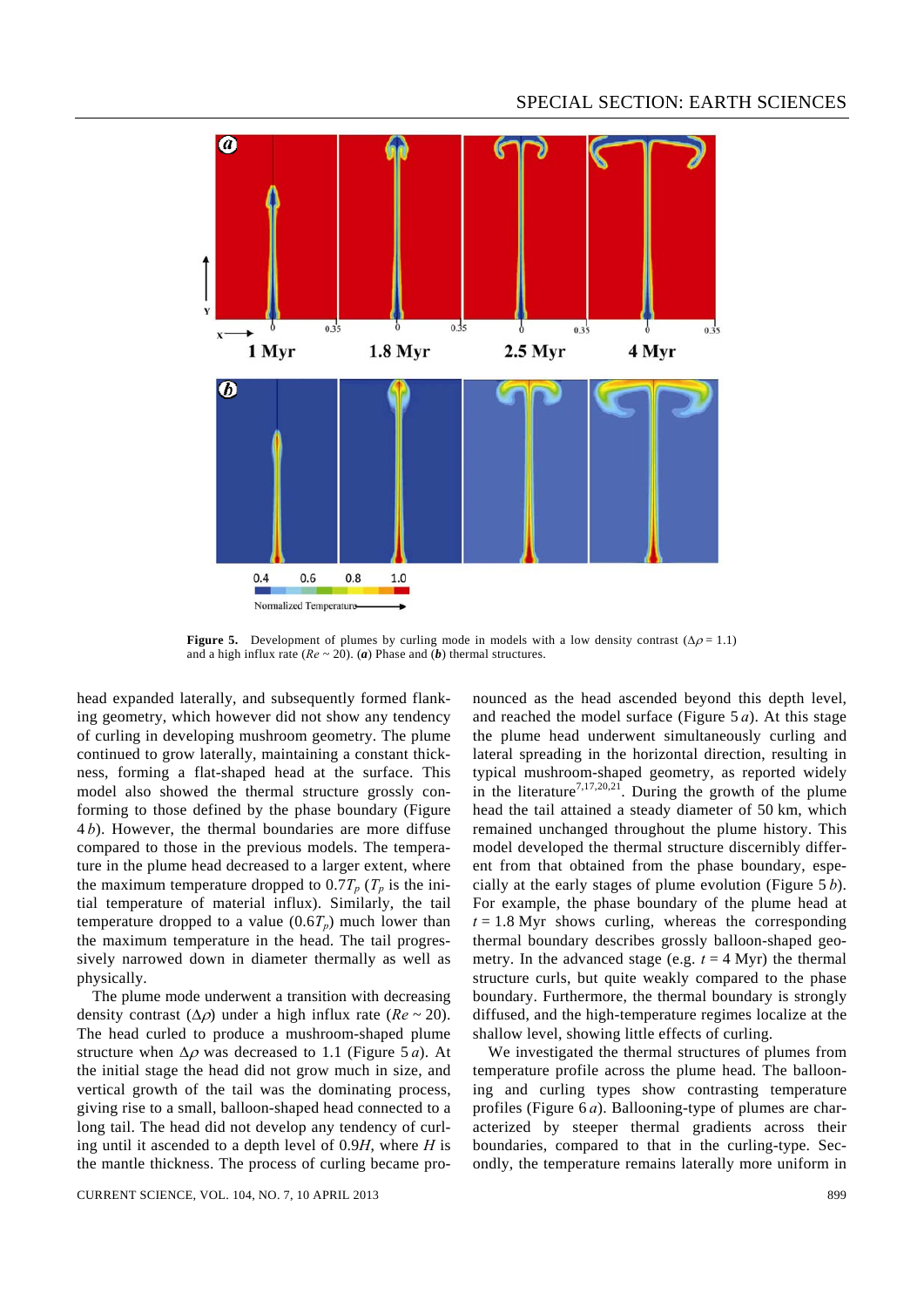

**Figure 6.** *a*, Temperature profile of plume head along a horizontal, central line passing through the head. Both temperature and horizontal distance have been shown by their values normalized with respect to the corresponding far-field temperatures and the horizontal model dimension respectively. *b*, Variation of Prandtl number across the plume head.

case of ballooning. In the advanced stage the profile shows a temperature drop inside the head, which resulted possibly from a secondary convection process operating inside the plume head (Figure 7; details are discussed later). On the other hand, the curling type shows a strongly heterogeneous temperature distribution within its head, characterized by pronounced temperature drop at a distance of 125 km from the plume axis. The locations of minimum temperatures as well as the corresponding values remain unchanged during the lateral progression of the thermal boundary. For the transitional variety of the plume, the temperature profiles show decreasing temperature from the centre to periphery of the head without any temperature well. In a very advanced stage there is a weak temperature minimum at the outermost thermal boundary. The plume temperature along the axis also varies with the mode of plume ascent. For the ballooning type  $T^* = 2.3$ , which slightly decreases to 2.1 for the curling type. Both the modes do not involve any pronounced variations in the axial temperature in the course of plume

900 CURRENT SCIENCE, VOL. 104, NO. 7, 10 APRIL 2013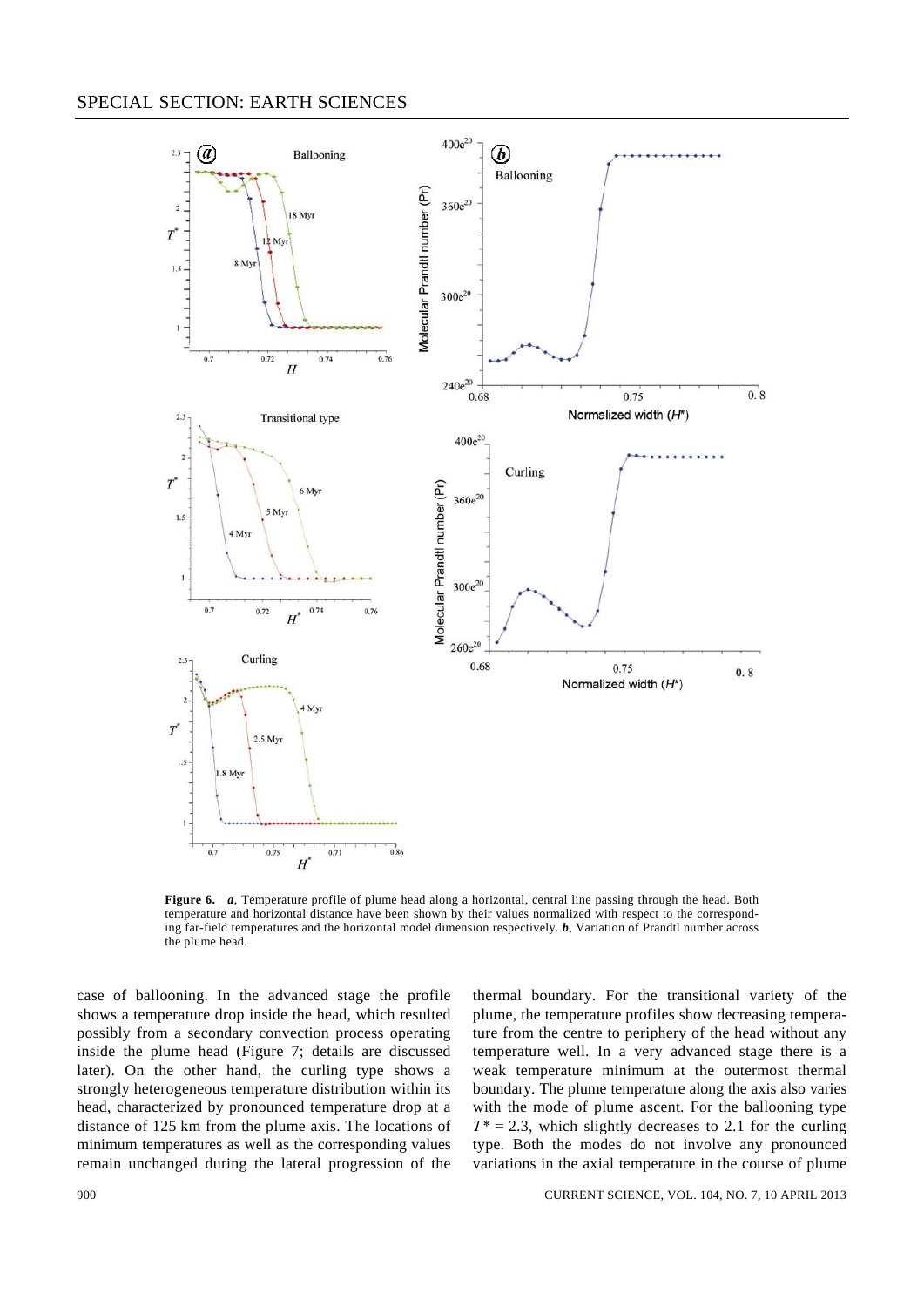

**Figure 7.** Contrasting patterns of advection driven by plume ascent in (*a*) ballooning and (*b*) curling modes.

growth. The transitional variety shows slight fluctuations in the axial temperature. We also estimated the *Pr* on a horizontal line passing centrally across the plume head (Figure 6 *b*). The maximum *Pr* inside the head is in the order of  $10^{22}$ . The *Pr* value increases steeply across the plume head boundary, indicating weaker thermal diffusion rates outside the plume. In general, the curling type is associated with relative higher *Pr* compared to the ballooning type. The former is thus found to be much more effective for viscous diffusion.

### *Plume-controlled thermo-mechanical flow patterns*

Ascending plumes induce viscous flows in the ambient mantle by a combined effect of thermal and mechanical forces. The flow patterns depend on the mode of plume ascent. For the ballooning mode, it is characterized by entirely divergent motion (Figure 7 *a*), implying that ballooning plumes cannot involve any material entrainment during their ascent. However, inside the plumes convec-

CURRENT SCIENCE, VOL. 104, NO. 7, 10 APRIL 2013 901

tion type of flow occurs due to thermal effects, giving rise to symmetrical vortices. This internal convection tends to die out when the ballooning type is replaced by curling type. In contrary, the curling plume develops a large-scale vortex-type of motion in the ambient mantle (Figure  $7 b$ ). This type of motion explains the curling behaviour of the plume head as well as strong effects of entrainment of ambient mantle materials. The vortex motion circulates the colder materials in contact with the tail walls, leading to a discernible temperature drop in plume material flowing through the tail.

## *Natural plume shapes*

Previous (e.g. Lin and van Keken<sup>7</sup>) as well as the present simulation experiments show the curling mode of ascent, giving rise to mushroom-shaped plumes. Similar plume shapes have also been demonstrated from physical experiments<sup>24</sup>. To the best of our knowledge, typical mushroom-shaped plumes are yet to be reported from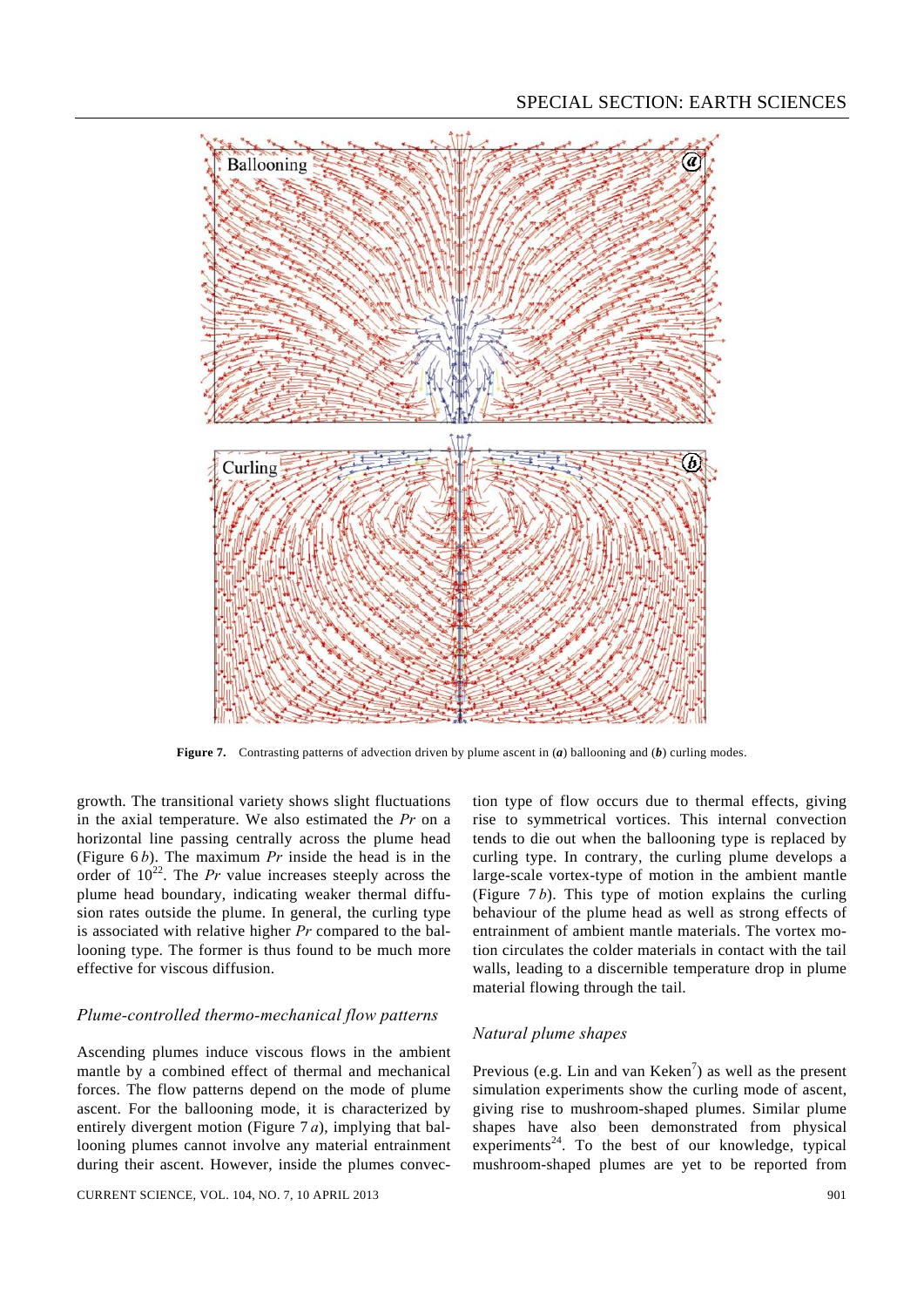

**Figure 8.** Seismic tomographic images of balloon-shaped plumes beneath (*a*) Iceland hotspot and  $(b)$  Hawaii Islands (after Zhao<sup>3</sup>).

geophysical evidences. Using the seismic tomography methods many workers have detected the mantle plumes rooted to the core–mantle boundary (e.g.  $Zhao<sup>3</sup>$ ). On the other hand, some workers have employed a thermodynamic approach to synthesize the possible seismic structures (based on *P*- and *S*-wave velocity) from a set of dynamical plume models with different morphologies<sup> $48$ </sup>. However, the plumes occur mostly as a train of discrete balloon-shaped heads, as observed beneath Iceland hotspot (Figure 8*a*) and Hawaii islands (Figure 8*b*)<sup>49,50</sup>. They never show typical mushroom-shaped geometry, as observed in numerical and analogue experiments.

 A basic question that follows from this discussion is why the curling mode is uncommon in nature. To address this issue, we need to understand the nature of boundary detected by seismic tomography, more specifically physical or any other attributes related to the plume-induced thermal conditions. Our study suggests that the plume shapes defined by the phase boundary (i.e. physical boundary between the plume and ambient mantle materials) can develop strongly curling heads (Figure 5 *a*). The curling geometry becomes less pronounced when the same plume is defined by a thermal boundary (Figure 5 *b*). In case, the thermal structure shows balloon-shaped geometry even the plume describes spectacular curling of the phase boundary. It thus appears that seismic anomalies are sensitive to temperature-dependent material properties such as shear modulus, and reveal the thermal boundaries, rather than the corresponding phase boundaries.

#### **Conclusions**

The study leads us to conclude the following points. (1) The two extreme shapes of mantle plume heads detected by the phase boundary – ballooning and curling, depend mainly on the mantle–plume density contrast and the rate of material influx into plume tails. The ballooning occurs in conditions of high density contrasts and low influx rates, which undergoes transformation into the curling shapes as the condition is reversed (i.e. low density contrasts and high influx rates). (2) The thermal structure of plumes considerably differs from that defined by the phase boundary in case of the curling mode. Consequently, the thermal plume geometry, irrespective of its mode shows dominantly balloon-type shape, as reported from seismic tomography. (3) In case of ballooning mode, the thermal plume boundary is sharp, which turns to be diffused as the mode is replaced by curling. The thermal state inside the head becomes heterogeneous, showing temperature drop to a minimum. (4) The Prandtl number (ratio of viscous/thermal diffusion rates) estimated for the plume head is in the order of  $10^{22}$ , showing slightly higher values for the curling mode. (5) The flows in the ambient mantle driven by the plume ascent in the ballooning mode are characterized by strong divergence, showing no close streamlines. In contrast, the curling type develops large-scale vortex motions with their locations moving upward with the plume ascent.

- 1. Morgan, W., Convection plumes in the lower mantle. *Nature*, 1971, **230**, 42–43; doi:10.1038/230042a0.
- 2. White, R. and McKenzie, D., Magmatism at rift zones: the generation of volcanic continental margins and flood basalts. *J. Geophys. Res.*, 1989, **94**, 7685–7729.
- 3. Zhao, D., Seismic structure and origin of hotspots and mantle plumes. *Earth Planet. Sci. Lett*., 2001, **192**, 251–265.
- 4. Turcotte, D. L. and Schubert, G., Geodynamics, Cambridge University Press, 1982, 1st edn, pp. 254–274.
- 5. Griffiths, R. W. and Campbell, I. H., Stirring and structure in mantle starting plumes. *Earth Planet. Sci. Lett.*, 1990, **99**, 66–78.
- 6. Davaille, A. and Vatteville, J., On the transient nature of mantle plumes. *Geophys. Res. Lett.*, 2005, **32**, doi:10.1029/2005GL-023029.
- 7. Lin, S. C. and van Keken, P. E., Dynamics of thermochemical plumes: 2. Complexity of plume structures and its implications for mapping mantle plumes. *Geochem. Geophys. Geosyst*., 2006, **7**, Q03003; doi: 10.1029/2005GC001072.
- 8. Jellinek, A. M. and Manga, M., The influence of a chemical boundary layer on the fixity, spacing and lifetime of mantle plumes. *Nature*, 2002, **418**, 760–763; doi:10.1038/nature00979.
- 9. Nakakuki, T., Sato, H. and Fujimoto, H., Interaction of the upwelling plume with the phase and chemical boundary at the 670 km discontinuity: effects of temperature-dependent viscosity. *Earth Planet. Sci. Lett.*, 2004, **121**, 369–384.